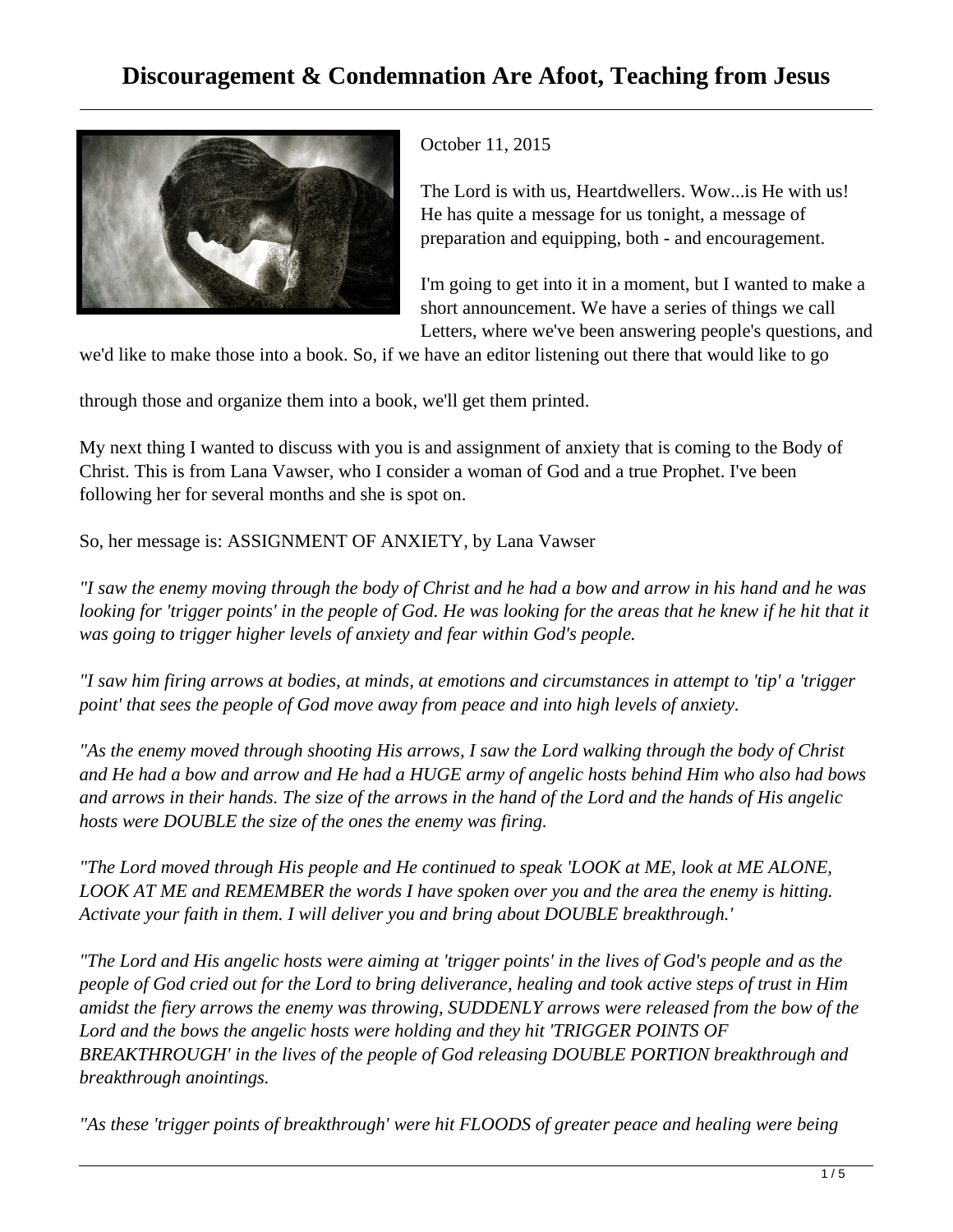*released along with greater authority over the people of God to bring breakthrough to others in the very areas they were 'hit' in.*

*"Stay in peace, keep looking at Him and remember what He has spoken to you about the area the enemy is attacking. There is an assignment of anxiety against the people of God but you can choose not to step into it by*

*keeping your face towards Him as a flint and TRUST HIM and the words He has spoken to you.*

*"Stand strong! This attack is about to pass, and you will move into greater breakthrough, peace and authority in Him." (end of Lana Vawser)* I believe she's out of Australia

## **MESSAGE STARTS HERE**

*"I never expect more from My Brides than they can possibly do. And with each expectation comes the grace to bring it to fulfillment. So many of you have been misled by the enemy. It is not I who put those burdens on your shoulders, rather it is a religious spirit, the spirits trained to make Pharisees out of believers.*

*"Did I not say,* 'They bind heavy burdens ...grievous to be borne, and lay them on men's shoulders; but they themselves will not move them with one of their fingers.' Matthew 23:4

*"It is not I who lay these things on you. Rather it is voices from the past brought up by demons, charging you with crimes you never committed. They delight to see you fall under the burden.*

*"My Children, if something seems utterly impossible to you, it is either Me bringing forth a proposition to you, or the enemy laying condemnation on you. You will know by the fruit. My Spirit is gentle, full of possibilities, full of hope and strength for the journey. The enemy's voice is overwhelming, discouraging, binding and hopeless. If I want you to come up to higher ground, I will present it to you in such a way that you can receive it.*

*"But you must be careful to hear Me and not the insinuations of the enemy tagging on. For instance, if I wish for you to cut back on worldly entertainments, it will begin with the obvious --- things that are unclean and not worthy of your attention. You will begin to feel conviction: 'This is not healthy or pleasing to God.' And you will feel good about turning it off. Slowly I will replace those worldly consolations with My presence and My consolation. You will begin to reap the fruit of a pure heart focused on Me, and it will be so sweet it will turn your heart away from the world as a source of entertainment. This is how I work.*

*"If you should feel condemnation and accusation such as 'See, there you go again, drinking from impure waters, schluffing off, watching programs when you should be out witnessing! You're going to be left behind.' That is obviously a religious spirit intimidating you and accusing you for watching innocent entertainment at a time where you NEED that relaxation.*

*"This is why your intimate friendship and relationship with Me is so important. You come to know how I feel about things pertaining to you and the enemy cannot use 'religion' and legalisms on you because you can spot them a mile away. I have broken you free from that, from your experiences in the past you know*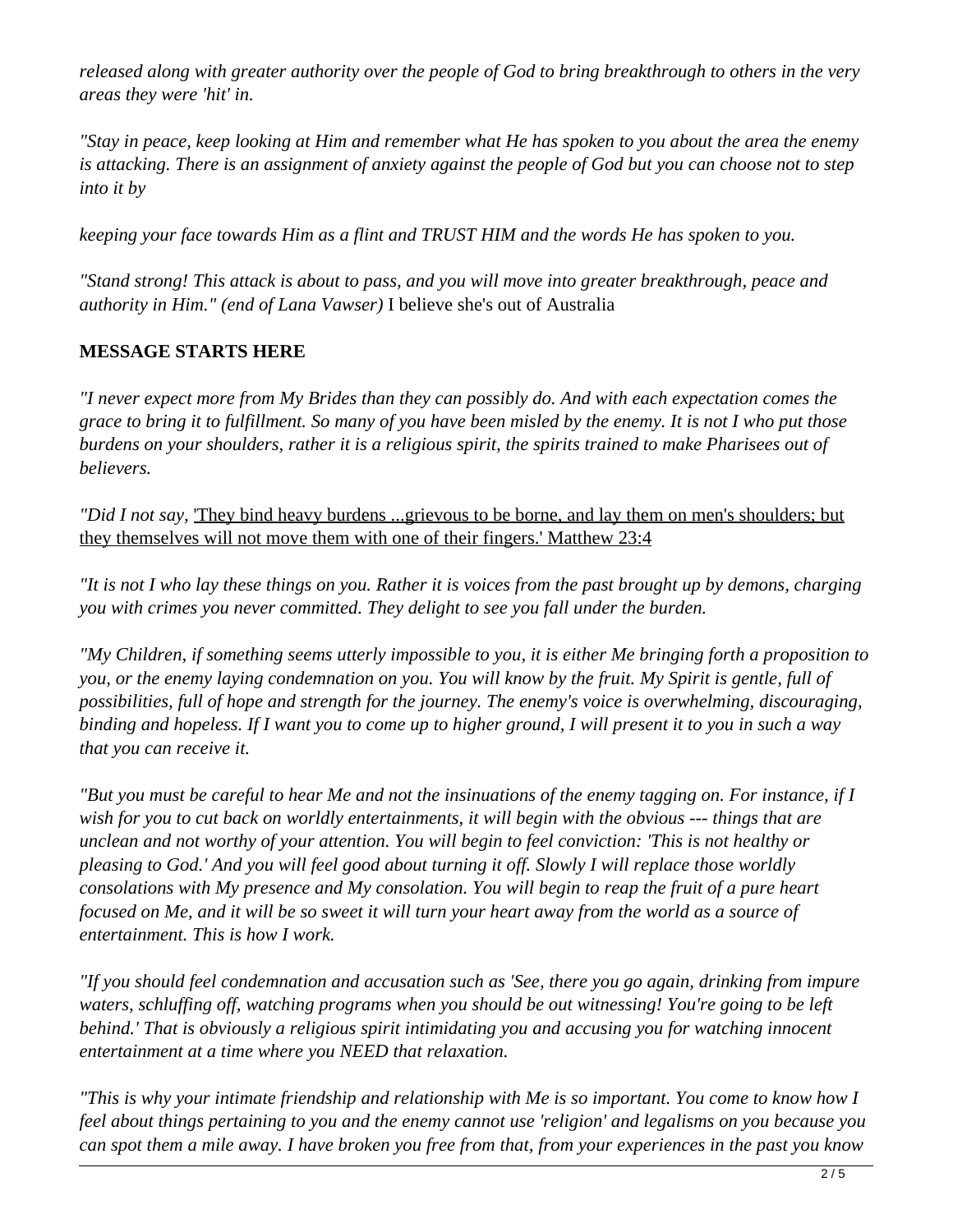*well the workings of men.*

*"There is a story from the Desert Fathers and the very early church. There were once two monks in a boat crossing a large lake. The brother in the rear was working hard at the oars, while the brother in the bow was sitting back enjoying the breeze and eating honey cakes.*

*"The monk in the back began to complain in his heart, 'Why am I doing all this work and he hasn't lifted an oar to help me??' Suddenly he saw angels descending and ascending on himself and his brother monk, and the Lord spoke to saying, 'To one is to work, to one is to rest. Both are equally holy in My sight.' The brother then continued to row with even greater fervor, so delighted was his heart in the Lord and what He had chosen for him.*

*"This story truly illustrates that I choose for each what is appropriate. I may choose resting for you for months and if you do not understand it is Me, you will be prone to condemnation and resentment, never really getting the much needed recreation and rest but rather going deeper and deeper into condemnation and bitterness.*

*"It is true that I call each of you to different seasons as I am forming and perfecting you. Therefore you should not take on what you think is holy, rather take on what I am leading you to do. Nor should you have resentment or jealousy should I call you to work while others around you are resting. I have seasons for all; it is yours to recognize and accept them in docility. Find your pleasure, your happiness in what I give you to do. Do not compare yourself with others and take on assignments not given to you."*

Lord, this is where I feel pain. What do I do when people accuse me of things I never intended, like never watching a movie, or not listening to music? You never said those things and yet they took it to heart that way*.*

*"My Daughter, those reactions come from a soul in a weakened state who has suffered from condemnation, either self---imposed or given from outside of them. They over---react because they are living in constant condemnation, real or imagined. This is why we must handle each soul so very tenderly, yet do not compromise on what I am saying.*

As an aside here, guys, this really correlates to what Lana was saying about trigger points, and how the enemy is watching for those trigger points. Places where people have suffered condemnation before.

*"Teach them to listen very carefully and to check with Me, to see how that message relates to them. I have called all of you to purity of life. Purity in what you view with your eyes and your ears. To some, this will be threatening because I have been calling them to this for a very long time and they are resisting Me. To others, it will be a shock because they had no idea these things were offensive to Me --- they have not been taught. To those who are willing to obey and please me, the reactions will be fleeting, but to others who have no intention of changing, you will be accused of many things you never even thought of.*

"Anyone who loves me will obey my teaching. My Father will love them, and we will come to them and make our home with them. 24 Anyone who does not love me will not obey my teaching. These words you hear are not my own; they belong to the Father who sent me." John 14:23

*"I have explained to you the fruit of admonitions given by Me or by the devils. You must exercise this*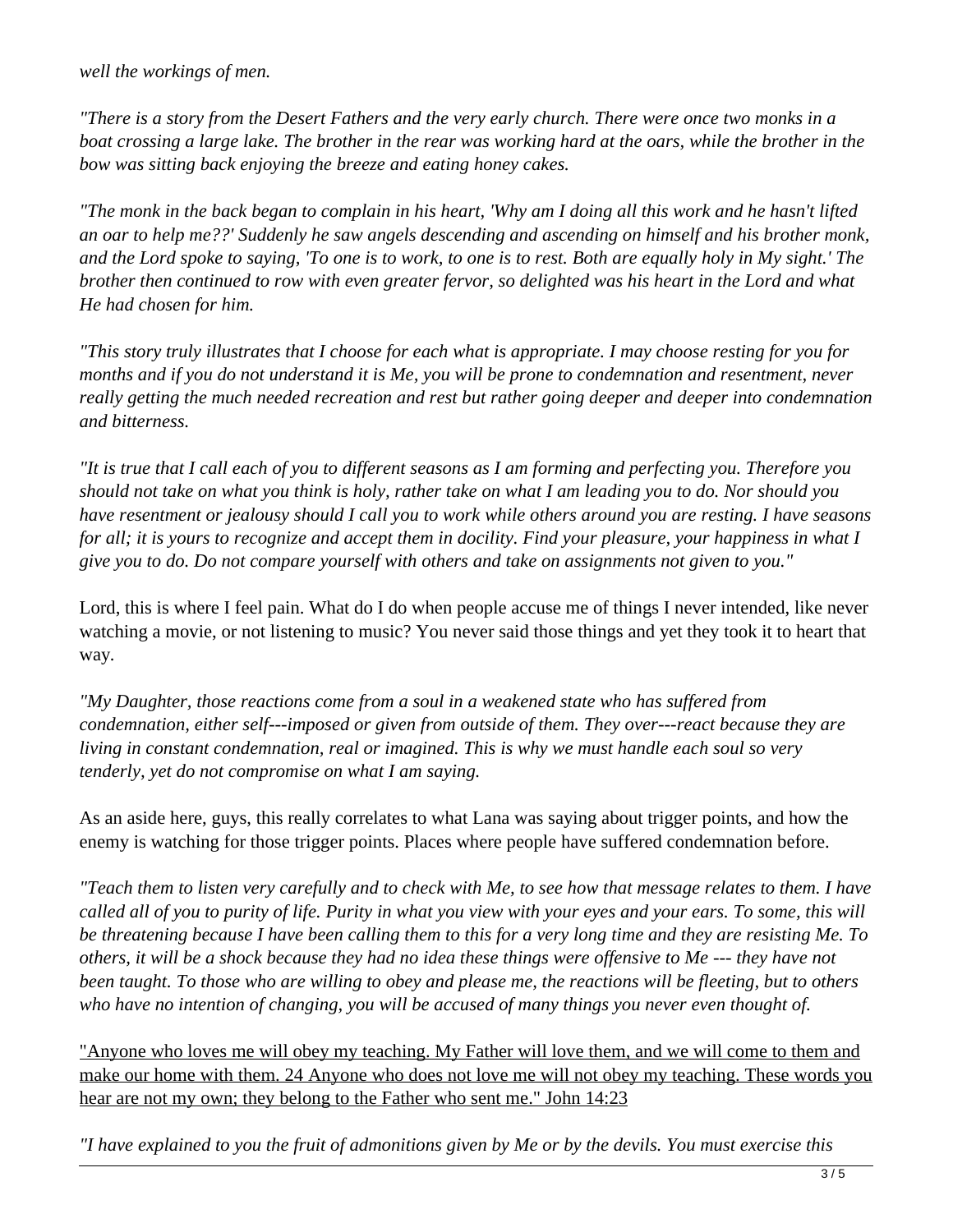*knowledge, moment by moment, day by day or you will fall needlessly into condemnation and bitterness. There is no replacement for personal one---on---one time with Me. It is your only insurance that the path you are on is the right one.*

*"I want to return to what I began to say: I never call My Bride to things far beyond her, things impossible for her to do. The devils will try to confuse you so you will fail in discernment and condemn yourself. Remember, they are all about stealing your joy and your peace. Watch for the sucker punch, watch carefully --- it is their favorite form of attack. Also watch for a slow almost imperceptible drift into feeling badly about yourself to the point where you wake up feeling totally hopeless and condemned. This is always from the enemy, ALWAYS. Please stop falling for it. You are loosing your peace, going around gloomy and presenting the wrong impression of your relationship with Me as if I were an harsh task master.*

*"This is what the devils want you and others to believe. 'You can't do that, you shouldn't have done this, you are bad for trying that, you know God doesn't approve.' Do you know that more than two---thirds of what you hear*

*about yourself is from the enemy, not Me?? Well, that is the truth; it is of the enemy not Me. And you believe it. This does two things which should be obvious to you that evil is afoot, it alienates us because you hate who you are, and it throws the focus back on you that you are bad. How can you minister love to others when you're beating yourself for your so---called bad behavior?*

*"You can't, that's the whole point in their attack. Stop you dead in your tracks, cause you to withdraw and disappear from others. When you do that, you are no longer a threat to anyone. And...no longer can you touch others for Me. Oh, do you see, My little blind ones? Open your eyes: I do not condemn you. These are lies about My character. Don't believe them.*

*"I admonish and encourage you. I get you to look at the prize and keep on going. They get you to look at yourself, the 'failure' they say you are, and cause you to give up any further attempts to grow in holiness or serve Me.*

*They cause us to drift apart, they cause you to judge others, and they represent Me as a cruel task master. Do not buy into these lies about My character, do not walk around gloomy and condemned. This is the fruit from listening to the evil ones.*

*'And unfortunately, the evil ones find many willing vessels who have also lived under condemnation. So, you will hear these things from those closest to you; mother, father, brother, sister, pastor, church workers. But if your relationship is solid with Me, you will immediately recognize the enemy's signature: condemnation and accusation.*

*"So, now I have taught you well; you are warned, armed and ready to take on the opposition who is afoot in great numbers at this hour. They are seeking to demoralize you, looking for your hot spots, places that still carry infection from injuries borne in the past. Oh Yes! They love to shoot their poisoned tipped arrows and make a direct hit into that still inflamed area of tenderness. Be on your guard --- they are coming to you in legion, filled with condemnation and discouragement. Do not listen, do not take it in -- be on guard, recognize and repel them. Take every thought captive. If it does not align with My loving, encouraging nature, you can be sure it is demonic masquerading as holiness.*